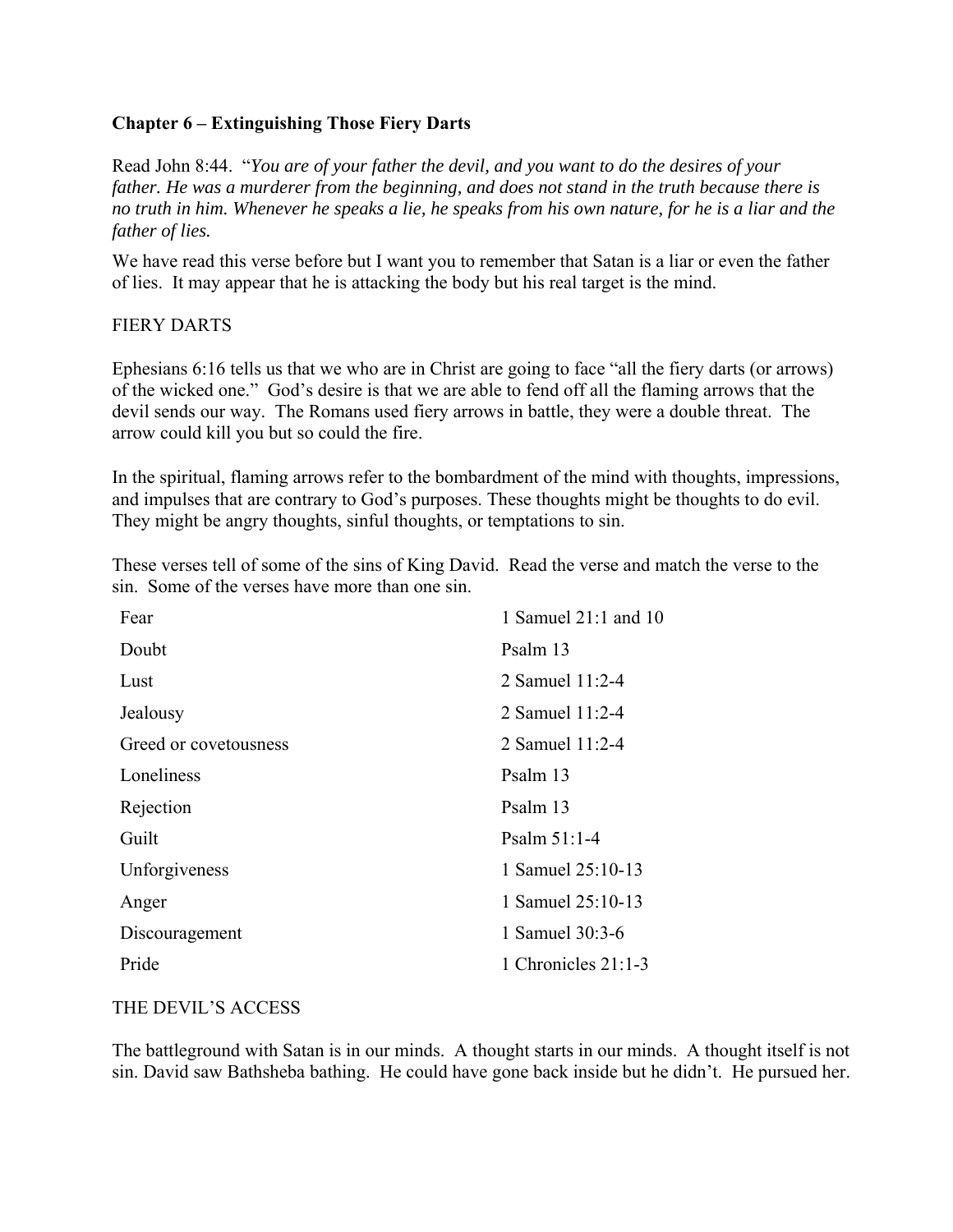The devil does not send the same thoughts to every person. Each sin is tailor-made to our specific weakness.

The devil often aims thoughts at things we value as being good or right. For example, King David could have stopped with appreciating Bathsheba's beauty but he turned it to lust. He aims his darts at your appreciation for beauty, the value you place on knowledge and competency, or the longing you have for approval, value, and love.

But here's how the devil twists these good things for his evil purposes. He points out everything that seems ugly or lacking in appeal and plays on the person's desire for beauty. The devil focuses on the ways in which the person isn't as knowledgeable or competent as he or she desires to be. The devil points out all the ways in which people are treating him or her in unloving, disapproving, devaluating, and degrading ways.

The devil points out the lack of love in the person's life because the person places very high value on love and approval. The devil never points out the abundant blessings of God in your life. The devil always points out what is missing, lacking, or negative.

## THE DEVIL'S STRATEGY

How do the fiery darts of the devil operate in our minds?

First, the devil sends a single thought. The more you entertain a thought aimed at a need you feel, the more that thought looms in your mind until it crowds out all other thoughts. This thought can become a "toehold".

Second, if you entertain thoughts repeatedly—over days, weeks, or months—the thoughts take root in you and become normal to you. The longer we keep the thoughts in our mind, we start making mental plans to act on them. We allow the sin to become a "foothold."

The more we develop plans for acting on a sinful idea or temptation, the more we find that the foothold has become a "stronghold." We come to the place where we feel compelled to try out the idea in our behavior. Just as it says in 1 Corinthians 10:13, it is not a new temptation in the world and all through this process God has given us a way out. If we don't take it, the sin will get a "stronghold".

#### TOEHOLDS, FOOTHOLDS, AND STRONGHOLDS

Read 2 Corinthians 10:3–6. *"3 For though we walk in the flesh, we do not wage battle according to the flesh, 4 for the weapons of our warfare are not of the flesh, but divinely powerful for the destruction of fortresses. 5 We are destroying arguments and all arrogance raised against the knowledge of God, and we are taking every thought captive to the obedience of Christ, 6 and we are ready to punish all disobedience, whenever your obedience is complete."*

In order to turn Satan away, we cannot use the weapons of man. It is a spiritual battle. We must use the full armor of God. Satan battles with manipulation, deceit and numerous other weapons.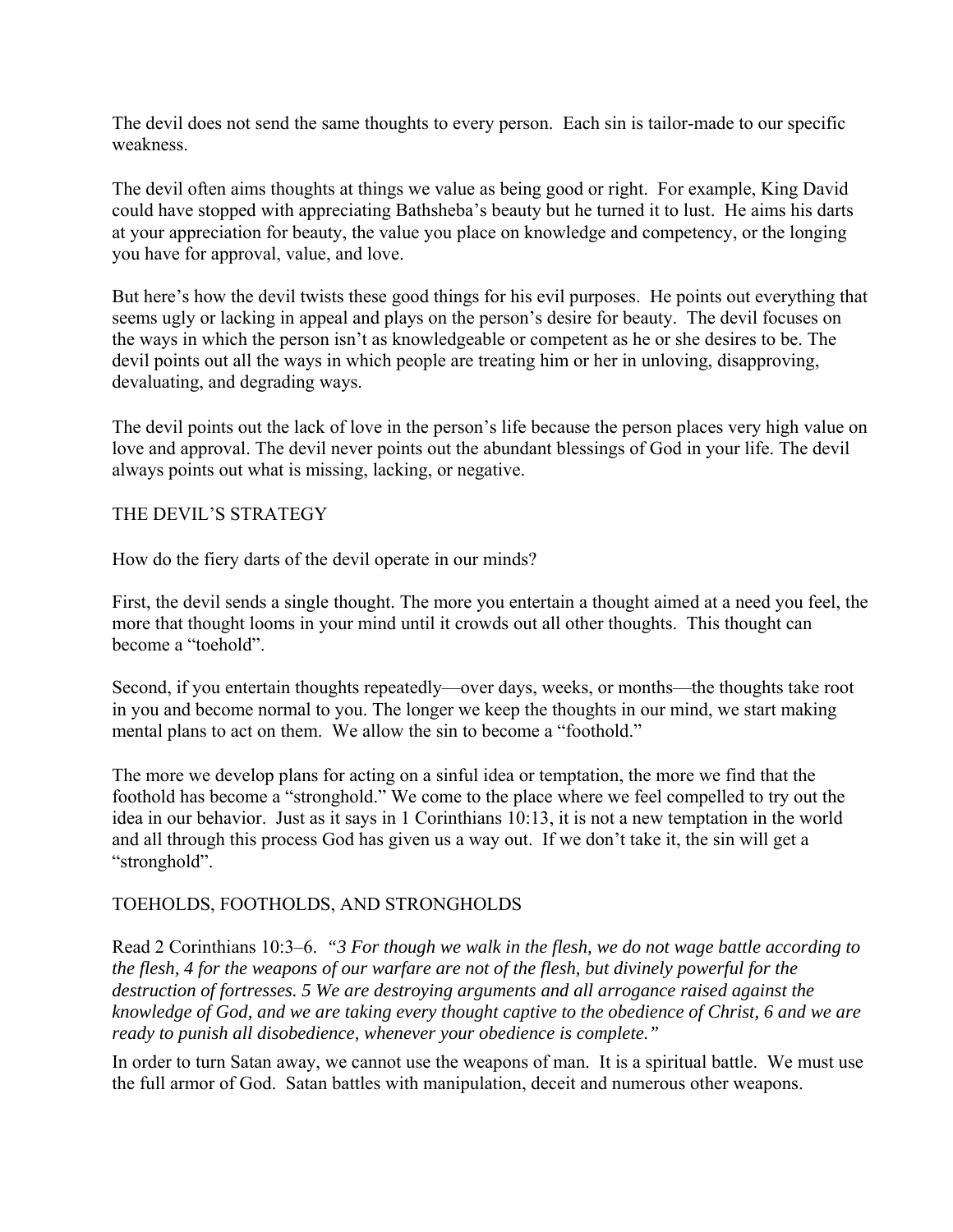He attacks our weaknesses to get in. Then he's going to come back again and again to that weakness.

Most people who are willing to admit that they have yielded to temptation can identify one or two areas in which they are weak.

A stronghold involves a recurring, compulsive thought pattern. The devil often follows this pattern: You can have this.

You should have this.

You must have this.

There's something wrong with you if you don't do everything you can to get this.

Here's how you can have this.

Now, go get this.

# BRINGING OUR THOUGHTS INTO SUBMISSION TO CHRIST

Reread 2 Cor. 10:4–5. "Arguments" refer to speculations (NASB) false doctrines and false beliefs that sound like truth, but are not.

"Every high thing" refers to lofty philosophies that sound wonderful, but are not productive or effective in building a person's relationship with God. We have "every high thing" or "every lofty thing" at work in us if we believe our ideas and beliefs replace the commands of God." (Stanley)

Paul says in verse 5 that we are to bring every thought "into captivity to the obedience of Christ." We are to control our thoughts rather than have our thoughts control us. The devil knows exactly how to get you to think the wrong things so that you will do the wrong things. The devil also knows what Christ thought, felt, and did. His goal, therefore, is to get you to think and feel in a way that is different from what Christ thought and felt.

We can become "obsessed" with the thoughts and we are no longer free to think the thoughts of God. These thoughts are dangerous to a person's spiritual health. Most of these obsessions are not godly.

# YOUR POWER OVER YOUR THOUGHTS

Do you have to entertain the devil's ideas? No.

Do you have to allow his ideas to lodge in your mind and dwell on them? No!

"The challenge of God's Word is that you are to take control of your thoughts and bring them into captivity—to subject them to obedience, to bring them in line with what God's Word teaches you and Christ Jesus exemplifies for you." (Stanley)

Person who have a stronghold in their life will have to make a concerted, intentional, difficult, and sometimes prolonged attempt to change the way they think or respond to life.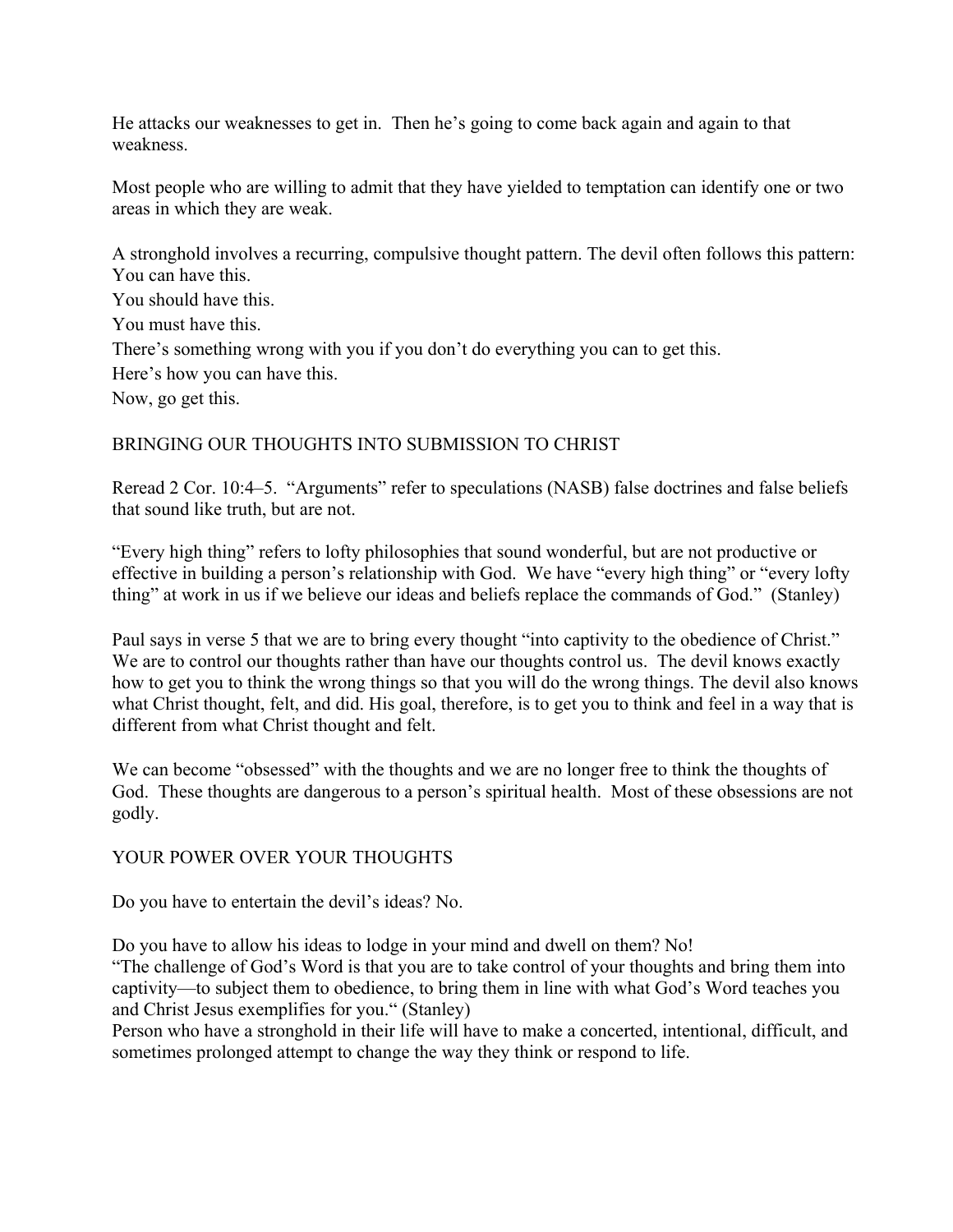"If you recognize that you have a stronghold in your life, cry out to God to deliver you and release you from it. Ask the Lord to forgive you for the hours you've wasted in compulsive, obsessive thinking and sinful behavior. Ask Him to free you from discouragement, despair, and depression. Ask Him to set you free from worry and anxiety. If you trust Him to set you free, He'll do it!" (Stanley)

### DON'T MISS THE CMD

CMD - a critical moment of decision. Read Genesis 3:1 and Genesis 2:16–17.

Genesis 3:1 – "*Now the serpent was more cunning than any animal of the field which the Lord God had made. And he said to the woman, "Has God really said, 'You shall not eat from any tree of the garden'?*"

Genesis 2:16 *The Lord God commanded the man, saying, "From any tree of the garden you may freely eat; 17 but from the tree of the knowledge of good and evil you shall not eat, for on the day that you eat from it you will certainly die."* 

Where was God's focus in Genesis 2? They could eat freely of every tree but one. God focused on what Adam and Eve could do.

Where was the devil's focus? They could not eat of one particular tree. The devil focused on what they were not to do.

Read Genesis 3:2–3*. 2 The woman said to the serpent, "From the fruit of the trees of the garden we may eat; 3 but from the fruit of the tree which is in the middle of the garden, God has said, 'You shall not eat from it or touch it, or you will die.'"* 

Eve has had her CMD (critical moment of decision). In these verses Eve is misquoting what God said. Read Genesis 2:16-17 again. Did God say that they could not touch it? No!

Did God say the tree was bad to eat because it was in the middle of the Garden? No, it was bad to eat from it because it was the tree of knowledge of Good and Evil.

Why did God say that they couldn't eat from it? To protect them and not deprive them. Satan twisted things.

There's no sin in being naïve, innocent, or gullible.

There's no place in God's Word where He tells us that we must do our utmost to be knowledgeable and fit into the greater society and culture. The exact opposite is true.

God calls us to be innocent. He calls us to live in purity. He calls us to have no association with or knowledge of evil. He calls us to be separate from a sinful society and culture, and to avoid walking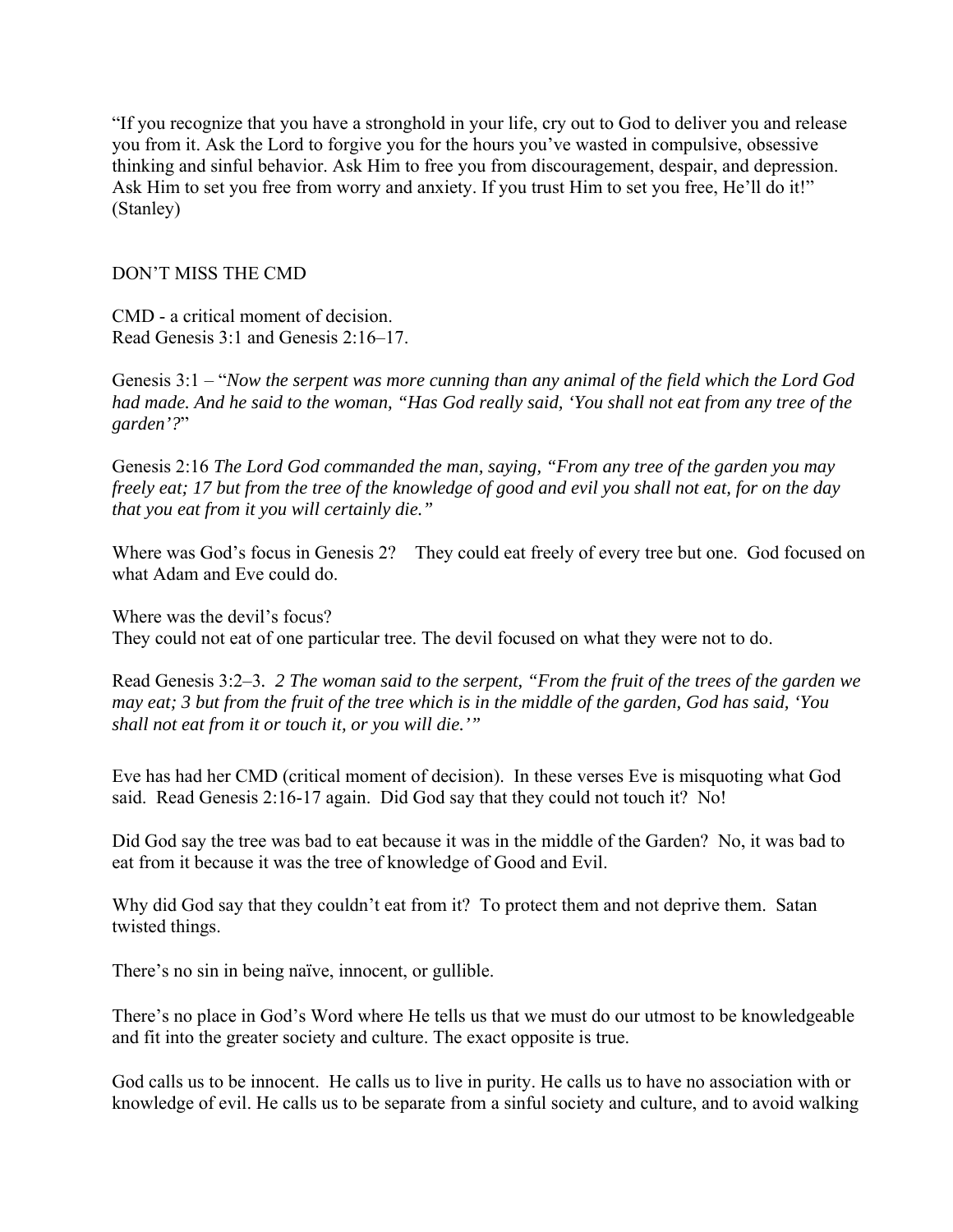on a broad road that leads to destruction. Matthew 18:3 says, "*Truly I say to you, unless you change and become like children, you will not enter the kingdom of heaven*.? We are to come as a child.

Jesus tells us that we are to enter throught the narrow gate. Matthew 7:13 says, *"Enter through the narrow gate; for the gate is wide and the way is broad that leads to destruction, and there are many who enter through it."* 

Read Genesis 3:4–5. *"4 The serpent said to the woman, "You certainly will not die! 5 For God knows that on the day you eat from it your eyes will be opened, and you will become like God, knowing good and evil."* Satan is hurling an arrow of doubt at Eve.

Read Genesis 3:6*. When the woman saw that the tree was good for food, and that it was a delight to the eyes, and that the tree was desirable to make one wise, she took some of its fruit and ate; and she also gave some to her husband with her, and he ate*. Satan's foothold became a stronghold, and the fall of man was quick.

Read 2 Samuel 11:1–4*. " Then it happened in the spring, at the time when kings go out* to battle*, that David sent Joab and his servants with him and all Israel, and they brought destruction on the sons of Ammon and besieged Rabbah. But David stayed in Jerusalem.* 

*2 Now at evening time David got up from his bed and walked around on the roof of the king's house, and from the roof he saw a woman bathing; and the woman was very beautiful in appearance. 3 So David sent servants and inquired about the woman. And someone said, "Is this not Bathsheba, the daughter of Eliam, the wife of Uriah the Hittite?" 4 Then David sent messengers and had her brought, and when she came to him, he slept with her; and when she had purified herself from her uncleanness, she returned to her house.* 

As soon as David saw the woman, he had a CMD—a critical moment of decision. He should have turned his *eyes* and kept walking. David knew the law of God. Which one? Thou shalt not covet.

Satan could not force David and he can't force you as a believer to think about something at length or to act on a fantasy or a wrong thought. He can only tempt us. You have the power to turn your eyes away, to walk away, to refuse to listen, to turn your attention to something else. You have the power to say no to a thought from the devil. You have the power to say no to sin.

Paul tells us in 1 Corinthians 10:13c (NLT) that "*When you are tempted, he will show you a way out so that you can endure.*" God will give us a way out or escape the temptation.

Imagine what David was thinking in regards to why or why not. For each question, there was a godly answer or response, one that David knew in his mind and heart, but he refused to act upon. Don't miss the CMD when the devil launches his fiery missiles into your heart and mind. Immediately act on God's truth and declare, "I will not entertain this idea."

Read Philippians 4:8 (NLT). "*Fix your thoughts on what is true, and honorable, and right, and pure, and lovely, and admirable. Think about things that are excellent and worthy of praise.*" We are suppose to dwell on whatever is true, noble, just, pure, lovely, of good report, or praiseworthy.